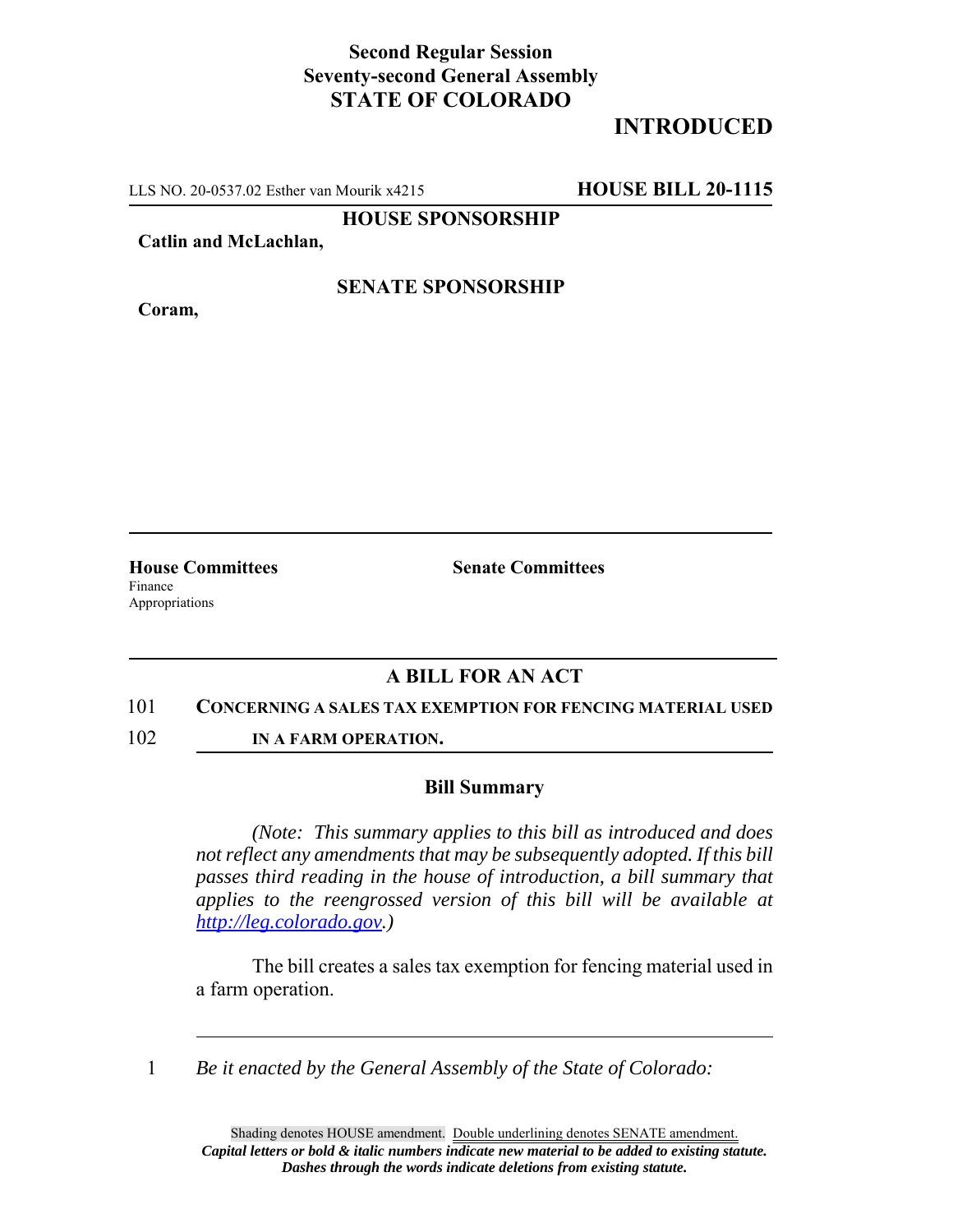**SECTION 1. Legislative declaration.** The general assembly hereby finds and declares that the purpose of this act is to exempt certain fencing materials used in farm operations from sales and use tax because the fencing materials are a necessary input cost of crop production and animal husbandry in the state. **SECTION 2.** In Colorado Revised Statutes, 39-26-716, **amend** (4) introductory portion; and **add** (1)(f) and (4)(d) as follows: **39-26-716. Agriculture and livestock - special fuels - definitions.** (1) For purposes of this section, unless the context otherwise requires: (f) "FENCING MATERIAL" INCLUDES BARBED WIRE, SMOOTH WIRE, STRAINERS, TENSIONERS, FENCING STAPLES, "T" POSTS AND WIRE CLIPS, TREATED ROUND POSTS, PREFABRICATED WELDED FENCE PANELS, AGRICULTURAL CORRAL-TYPE GATES, ELECTRIC FENCING POSTS, SOLAR PANELS FOR ELECTRIC FENCES, RIBBON, ROPE, AND BRAIDED WIRE. (4) The following shall be exempt from taxation under the provisions of parts 1 and 2 of this article ARTICLE 26: 18 (d) (I) ALL SALES AND PURCHASES OF FENCING MATERIAL USED IN A FARM OPERATION. **(II)** TO RECEIVE AN EXEMPTION UNDER THIS SUBSECTION (4)(d), THE PURCHASER MUST FILE A DECLARATION OF ENTITLEMENT WITH THE RETAILER. **SECTION 3. Act subject to petition - effective date - applicability.** (1) This act takes effect at 12:01 a.m. on the day following the expiration of the ninety-day period after final adjournment of the general assembly (August 5, 2020, if adjournment sine die is on May 6, 2020); except that, if a referendum petition is filed pursuant to section 1